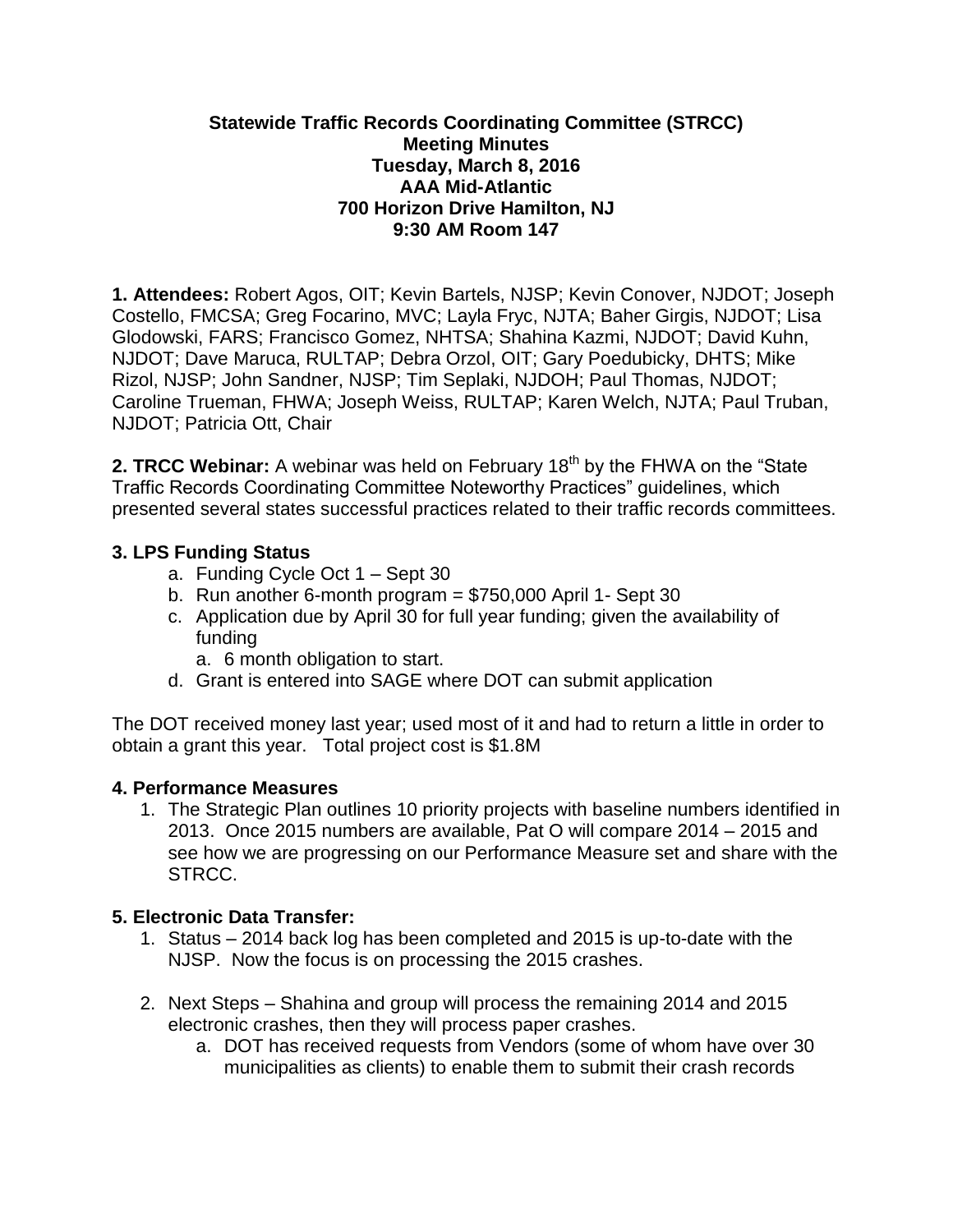electronically. DOT and OIT will begin to examine the possibility of allowing agencies with the capability to submit electronically.

- b. Some technology capabilities need to be evaluated before the process can move forward. I.e. firewall and sharing security.
- c. Vendors will be evaluated on an individual basis.

## **6. Current Project Updates:**

- 1. OIT/State Police Electronic Transfer
	- *a. See Above*
- 2. DHSS
	- a. 1.4 million Records have been processed and upgraded into the new statewide system.
	- b. Training with vendor on March 22-24 to meet with OIT to establish connectivity between the databases.
- 3. TSRC

# **7. NJTR-1 Form Revision Final update**

- 1. Final revisions have been completed and NJSP has been soliciting feedback.
- 2. Final submissions have been screened and added to the revision list and discussed at the meeting
- 3. Once form is complete, the Final form will be sent to MVC for final approval.

# **8. NJTR-1 Implementation**

- 1. Process:
	- a. Implementation Committee Paul Thomas, Dave Maruca, Deb Orzol, Greg Focarino, Joe Weiss, NJSP (Rizol/Bartels), Layla Fryc
	- b. Guidebook Changes and updates are entered into the old guidebook, however it is still the old guidebook with new definitions. It is up-to-date with MMUICC definitions and diagrams.
		- i. Merge the existing guidebooks
		- ii. Consideration for an online training tool to be developed
	- c. Final formatting of the form needs to be decided on. Corresponding documents need to be updated as well, Diagrams, Definitions, etc.
		- i. NJSP to pass the development of the document on to MVC
- 2. Release Date
	- a. For Use January 1, 2017
	- b. NEEDS to be ready Early Fall

## **9. Open Discussion – Agency Highlights**

- 1. NJ SSDQ Measures NJDOT
	- a. Crash 95%
	- b. Fatal Crash 94%
	- c. Timeliness 91%
	- d. Accuracy 100%
	- e. Consistency Overriding Indicator 89% (Went up 4 points)